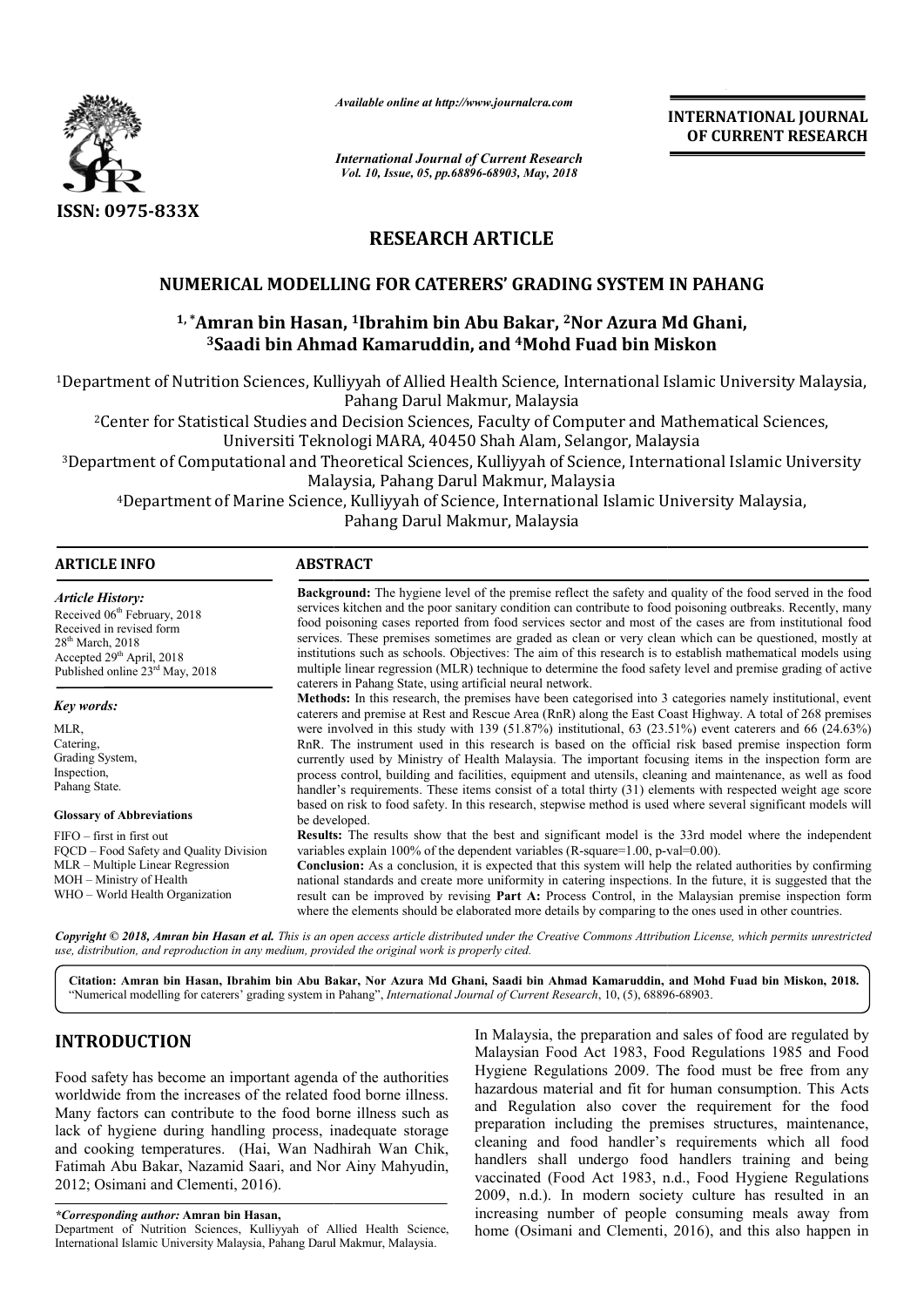Malaysia which eating out was a common among the Malaysian urban society (Noraziah Ali and Mohd Azlan Abdullah, 2012). This increasing pattern, the food premises or food services provider has a bigger role in in contributing to food borne illness (Henson *et al.,* 2006). Consumer need a current information about the premises to choose. Inspection grading and score is one of the method can easily interpreted by the consumer in assessing the food safety risk in the food premises which there are many other unobservable safety elements by the consumers. This paper consists of five sections. The first section is the introduction and background of this research. The second section is about the related literatures on food catering and food services followed by food premises inspection and food safety contributing factors in catering services. The third section is the methodology which include the instrument, research design and description of MLR, then followed by result and discussion in fourth section and conclusion in the final section.

#### **Premise Inspection and Grading**

Premise inspection is process of evaluation of food premise using a specified checklist which include all related element in food processing, handling, hygiene, maintenance and the building condition. The instrument and checklist used by regulatory authorities are develop based on mathematical and scientific procedures (Diogo Thimoteo Da Cunha, Rosso, and Stedefeldt, 2016). This checklist type of inspection allows a score to be calculate and translate into grade or symbol. This symbol then posted for consumer for easy evaluation of the premise current hygiene status (Costa, Puckett, Scott, and Robert Gravani, 2003). Food premises inspection is the onsite process of evaluation of the premises condition and operational status at the time of inspection, while combining with risk based will have a more meaningful result compared to traditional methods. (Hoag, Porter, Uppala and Dyjack, 2007). The risk based inspection will focus on the risk factors that may cause food borne diseases and this method will support the ultimate purpose of safeguarding the consumers (FAO/WHO, 2009). Premise inspection and grading system have been practiced worldwide. There are two main type of grading system mainly practice. The pass/fail or symbol/grading (NSW Food Authority, 2011). The purpose of having grading system is a commitment of the regulatory body to signalling the consumer about the status of the premises and its food safety risk associated with (Henson *et al.,* 2006), and at the same time increasing the transparency to the consumer. The consumer can make their own judgment about the premises. Similar programme was introduced by The Danish Government so called "Smiley Scheme" in 2001 and "Score on The Doors" by United Kingdom in 2004, the results are published at the premises. This action will help the consumers to identifies the hygiene information inspection of the premises. In the "Smiley Scheme" (Smiley face ranging from big smile to sad face) are posted at the premises entrance while in UK the results also available online for consumers viewing. (Djekic *et al.,* 2014). Premise inspection is a one way to unsure the food services follow the minimum requirements of the regulation and the violation of certain point of inspected element during food premises inspection reduced during the second inspection compared to the first inspection(Diogo T. da Cunha *et al.,* 2016; Kwon, Choi, Liu, and Lee, 2012; Wong *et al.,* 2015). The inspection itself can take as awareness among the premises owner. In early implementation, this grading approach is more acceptable by the by many consumer groups

but is not supported by industry and has received mixed reactions from regulatory agencies (Costa *et al.,* 2003). Nowadays, this grading system for food premises are being accepted and used by many municipal and authority such letter grade, numerical scores, coloured cards, symbols such star and smiley faces (Diogo T. da Cunha *et al.,* 2016; Djekic *et al.,*  2014; NSW Food Authority, 2011).

#### **Advantages and disadvantages of grading System**

Wong *et al*.(2015) found that the premises got good score in first inspection will maintain the grade for the next inspection. This shows that the commitment of the premise owner in maintaining the hygiene and cleanliness their premises which is directly beneficial to the owner and indirectly to consumer. At the same time this will decrease the number of inspection by the regulatory authority. As study done by Jin and Leslie, (2005)shows that the premises with good grade (e.g A and B) have an increment in revenues by 5.7% and 0.7% respectively while the C Grade having negative impact by decreasing revenues by an average 1%. The grading system also facilitate to decrease risk for food borne related to hygiene practice such as violation for inadequate hand washing facilities and workers hygiene (Wong *et al.,* 2015) and supported by analysis done by (Jin and Leslie, 2005) shown that the percentage of admitted people which related to food related illness was decreased by 20% in Los Angeles. The grading system also helping the customers to make a decision with simple symbol or grading posted on the premises and this also supported by (Wong *et al.,*  2015) where their study in New York suggested that customers approve the grading programme and use it when making decision on premise selection.

## **MATERIALS AND METHODS**

#### **Instrument**

The inspection form used in this study are the standard risk based food premise inspection by Ministry of Health Malaysia (MOH). This form used by MOH in obtain the compliance of the caterers to the Malaysia standards and regulations which contain a total of thirty (31) elements under the thirteen (13) main section as listed below;

- A. Process Control (25)
- B. Building (7)
- C. Food Handlers (13)
- D. Equipment and Utensils, Food Preparation Area (9)
- E. Water Supply (5)
- F. Drainage and Plumbing (3)
- G. Sanitation Facilities (6)
- H. Waste Management (2)
- I. Pest Control (3)
- J. Premise Cleaning and Maintenance (2)
- K. Transportation and Delivery (1)
- L. Others Operation (1)
- M. Others Process (Related to Public Health Risk) (10)

#### **Research design**

Figure 1 shows the research flowchart. This study was conducted between Mac 2017 until October 2017. A stratified random sampling procedure was used for selecting the participants in this study and a total of 268 caterers was selected from three type of caterers namely institutional, event caterers and RnR Caterers in Pahang State.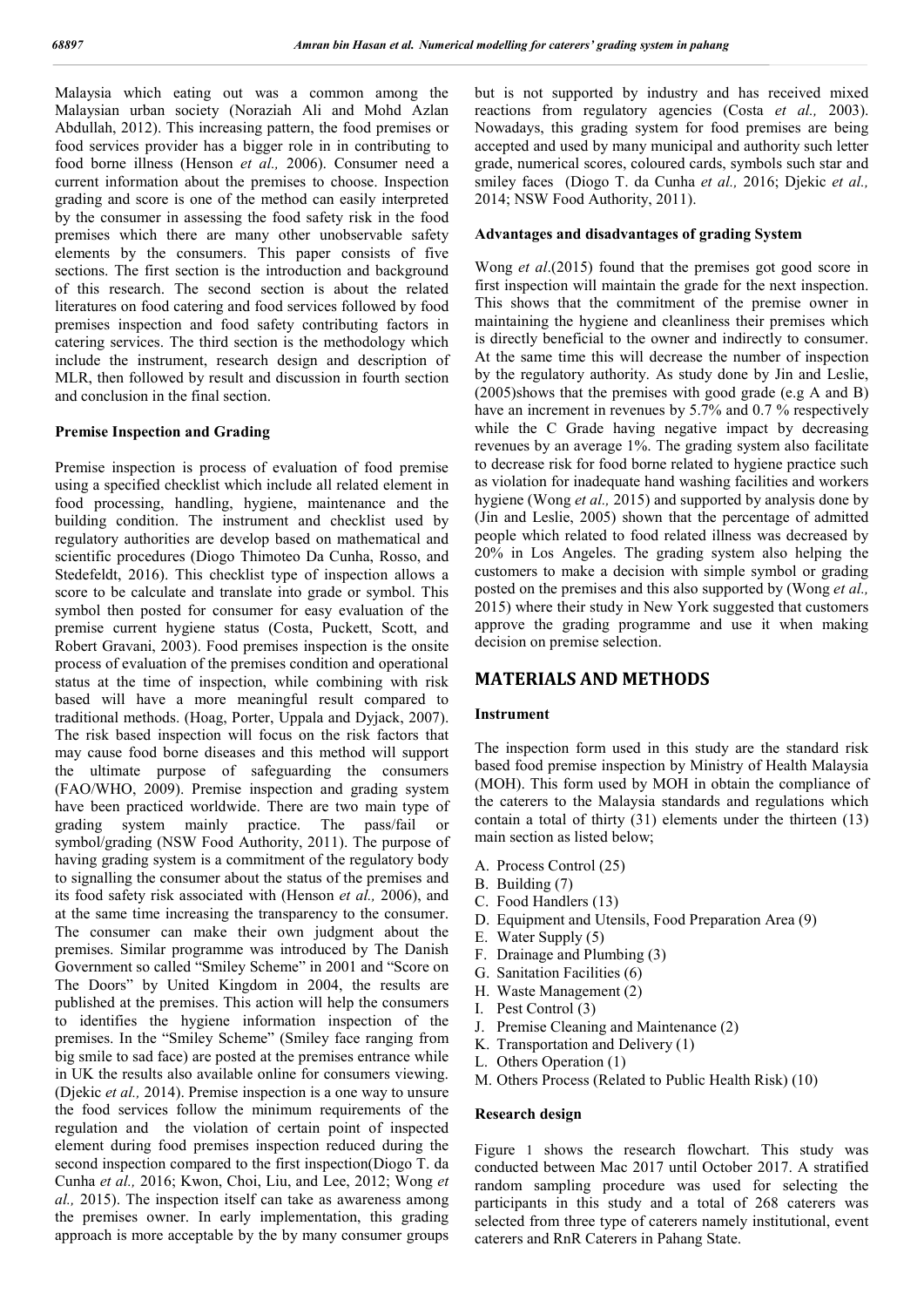

**Figure 1. Research Flowchart**

The proportion of the sample are 66 (24.63%) RnR, 63 (23.51%) event caterers and139 (51.87%) of institutional caterers. The each selected caterers were inspected using standardize risk-based inspection form used by Ministry of Health Malaysia which focusing on the risk at the onsite food preparation.

This form is formally used by MOH in obtain the compliance of the caterers to the Malaysia standards and regulations which contain a total of thirty (30) elements under the thirteen (13) main section as in Table 1. All 268 data collected were analysed using Neural Network SPSS, IBM SPSS Statistics for Windows, Version 22.0.

#### **Multiple Linear Regression**

Table 1 represents the variables used in this research as well as the explanations of each variable, and illustrates the theoretical framework of this research in order to achieve the main objective. In this research, we adapted multiple linear regression, stepwise method. Several models will be developed and the best model will be selected eventually.A linear regression model that contains more than one predictor variable is called a multiple linear regression model. The following model is a multiple linear regression model with thirty two predictor variables,

 $x_1, x_2, x_3, x_4, x_5, x_6, x_7, x_8, x_9, x_{10}, x_{11}, x_{12}, x_{13}, x_{14}, x_{15}, x_{16}, x_{17}, x_{18},$  $x_{19}, x_{20}, x_{21}, x_{22}, x_{23}, x_{24}, x_{25}, x_{26}, x_{27}, x_{28}, x_{29}, x_{30}, x_{31}, x_{32}, x_{33}.$  $\beta_{27}$ \* $x_{27} + \beta_{28}$ \* $x_{28} + \beta_{29}$ \* $x_{29} + \beta_{30}$ \* $x_{30} + \beta_{31}$ \* $x_{31} + \beta_{32}$ \* $x_{32} + \beta_{33}$ \* $x_{33} + \varepsilon$  $x_{18}+\beta_{9} * x_{19}+\beta_{20} * x_{20}+\beta_{21} * x_{21}+\beta_{22} * x_{22}+\beta_{3} * x_{23}+\beta_{4} * x_{24}+\beta_{25} * x_{25}+\beta_{26} * x_{26}+\beta_{27} * x_{27}+\beta_{28} * x_{28}+\beta_{29} * x_{29}+\beta_{20} * x_{21}+\beta_{21} * x_{22}+\beta_{22} * x_{23}+\beta_{23} * x_{24}+\beta_{24} * x_{25}+\beta_{25} * x_{26}+\beta_{26} * x_{27}+\beta$  $+ \beta_0 * x_0 + \beta_1 * x_{11} + \beta_2 * x_{12} + \beta_3 * x_{13} + \beta_4 * x_{14} + \beta_5 * x_{15} + \beta_6 * x_{16} + \beta_7 * x_{17} + \beta_8 * x_{19} + \beta_9 * x_{10} + \beta_9 * x_{11} + \beta_9 * x_{12} + \beta_8 * x_{13} + \beta_9 * x_{14} + \beta_9 * x_{15} + \beta_0 * x_{16} + \beta_7 * x_{17} + \beta_8 * x_{18} + \beta_9 * x_{19} + \beta_9 * x_{10} + \$  $Y = \beta_0 + \beta_1 * x_1 + \beta_2 * x_2 + \beta_3 * x_3 + \beta_4 * x_4 + \beta_5 * x_5 + \beta_6 * x_6 + \beta_7 * x_7 + \beta_8 * x_8 + \beta_9 * x_9 + \beta_1 * x_0$ (1)

| Table 1. The Variables Used in This Research |  |
|----------------------------------------------|--|
|----------------------------------------------|--|

| No. | Variable(s) | Parameters        | Notation                                              | Type        |
|-----|-------------|-------------------|-------------------------------------------------------|-------------|
| 1.  | Dependent   | <b>Total Mark</b> | The total score to determine the grade of the premise | Continuous  |
| 1.  | Independent | Workers           | Number of workers in the premise                      | Continuous  |
| 2.  |             | District          | Districts in Pahang                                   | Categorical |
| 3.  |             | A <sub>1</sub>    | Critical control points                               | Continuous  |
| 4.  |             | A2                | Raw materials specification                           | Continuous  |
| 5.  |             | A <sub>3</sub>    | Control of cross contamination                        | Continuous  |
| 6.  |             | B4                | Away from source of contamination                     | Continuous  |
| 7.  |             | B <sub>5</sub>    | Suitable floor condition                              | Continuous  |
| 8.  |             | <b>B6</b>         | Suitable floor and wall                               | Continuous  |
| 9.  |             | B7                | Adequate lighting                                     | Continuous  |
| 10. |             | <b>B8</b>         | Adequate ventilation                                  | Continuous  |
| 11. |             | C9                | Food handlers health examination                      | Continuous  |
| 12. |             | C10               | Food handlers practice                                | Continuous  |
| 13. |             | C11               | Protective clothing                                   | Continuous  |
| 14. |             | C12               | Training and records                                  | Continuous  |
| 15. |             | D13               | <b>Food Contact Surface</b>                           | Continuous  |
| 16. |             | D14               | Non-food contact surface                              | Continuous  |
| 17. |             | D15               | Hygiene facilities and method                         | Continuous  |
| 18. |             | D <sub>16</sub>   | Suitable storage and FIFO                             | Continuous  |
| 19. |             | E17               | Adequate and safe water supply                        | Continuous  |
| 20. |             | F18               | Effective waste water                                 | Continuous  |
| 21. |             | F19               | Plumbing - no cross and back flow                     | Continuous  |
| 22. |             | F20               | Plumbing - well fitted                                | Continuous  |
| 23. |             | G21               | Adequate toilets                                      | Continuous  |
| 24. |             | G22               | Adequate changing room                                | Continuous  |
| 25. |             | G23               | Complete hand washing facility                        | Continuous  |
| 26. |             | H <sub>24</sub>   | Adequate waste bin                                    | Continuous  |
| 27. |             | H <sub>25</sub>   | Maintenance of disposal area                          | Continuous  |
| 28. |             | I26               | Effective pest control                                | Continuous  |
| 29. |             | J27               | Cleaning and maintenance                              | Continuous  |
| 30. |             | J28               | Separate storage cleaning chemical                    | Continuous  |
| 31. |             | K29               | Transportaion condition                               | Continuous  |
| 32. |             | L30               | Other documentation                                   | Continuous  |
| 33. |             | M31               | Risky other related activity                          | Continuous  |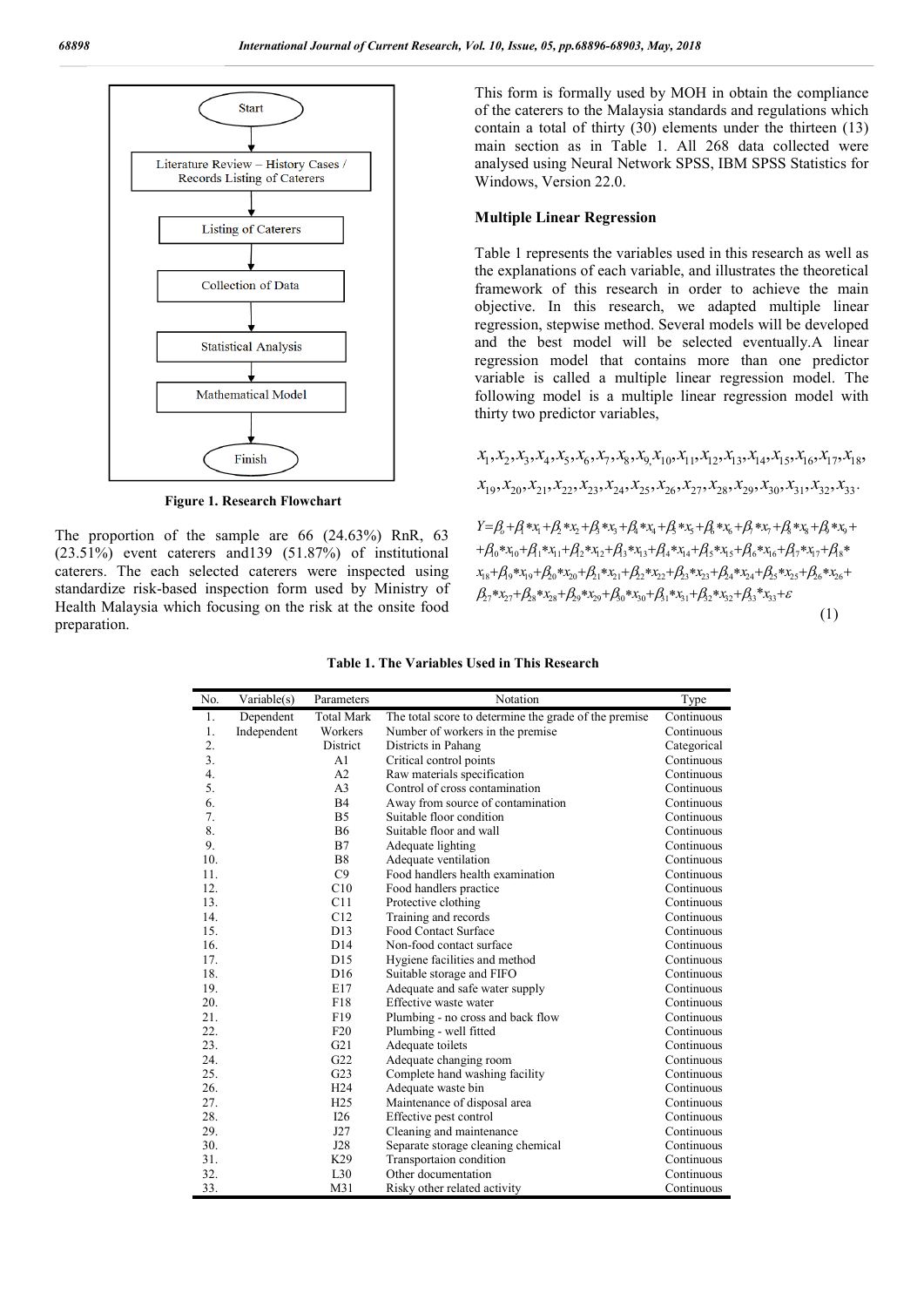**Table 2. Descriptive Statistics**

| Variables                          | Mean  | Std. Dev | N   |
|------------------------------------|-------|----------|-----|
| <b>Total Mark</b>                  | 88.14 | 7.047    | 268 |
| <b>District</b>                    | 4.42  | 2.888    | 268 |
| Category                           | 2.01  | .695     | 268 |
| Number of workers                  | 5.80  | 4.248    | 268 |
| Critical control points            | 14.72 | 2.033    | 268 |
| Raw materials specification        | 4.63  | 1.316    | 268 |
| Control of cross contamination     | 3.13  | 2.423    | 268 |
| Away from source of contamination  | .98   | .148     | 268 |
| Suitable floor condition           | 1.20  | .981     | 268 |
| Suitable floor and wall            | 1.52  | .854     | 268 |
| Adequate lighting                  | .96   | .207     | 268 |
| Adequate ventilation               | .99   | .121     | 268 |
| Food handlers health examination   | 1.77  | .641     | 268 |
| Food handlers practice             | 3.60  | 1.206    | 268 |
| Protective clothing                | 2.49  | 1.133    | 268 |
| Training and records               | 3.25  | 1.561    | 268 |
| <b>Food Contact Surface</b>        | 2.15  | 1.355    | 268 |
| Non-food contact surface           | .79   | .410     | 268 |
| Hygiene facilities and method      | 2.63  | .988     | 268 |
| Suitable storage and FIFO          | 1.49  | .872     | 268 |
| Adequate and safe water supply     | 4.93  | .607     | 268 |
| Effective waste water              | .86   | .349     | 268 |
| Plumbing - no cross and back flow  | .96   | .199     | 268 |
| Plumbing - well fitted             | .91   | .291     | 268 |
| Adequate toilets                   | 1.00  | .061     | 268 |
| Adequate changing room             | 2.00  | .000     | 268 |
| Complete hand washing facility     | 2.70  | .905     | 268 |
| Adequate waste bin                 | .76   | .425     | 268 |
| Maintenance of disposal area       | .91   | .291     | 268 |
| Effective pest control             | 1.80  | 1.472    | 268 |
| Cleaning and maintenance           | .74   | .440     | 268 |
| Separate storage cleaning chemical | .96   | .190     | 268 |
| Transportation condition           | 1.00  | .061     | 268 |
| Other documentation                | .96   | .207     | 268 |
| Risky other related activity       | 9.93  | .862     | 268 |



**Figure 3. Theoretical Framework**

The model is linear because it is linear in the parameters  $\beta_0$ ,  $\beta_1$ , *β*2, *β*3, *β*4, *β*5, *β*6, *β*7, *β*8, *β*9, *β*10, *β*11, *β*12, *β*13, *β*14, *β*15, *β*16, *β*17, *β*18, *β*19, *β*20, *β*21, *β*22, *β*23, *β*24, *β*26, *β*27, *β*28, *β*29, *β*30, *β*31, and *β*32. The parameter  $\beta_0$  is the intercept of this plane. Parameters  $\beta_1$ ,  $\beta_2$ ,  $\beta_3$ , *β*4, *β*5, *β*6, *β*7, *β*8, *β*9, *β*10, *β*11, *β*12, *β*13, *β*14, *β*15, *β*16, *β*17, *β*18, *β*19, *β*20, *β*21, *β*22, *β*23, *β*24, *β*26, *β*27, *β*28, *β*29, *β*30, *β*31, *β*32and*β*33 are referred to as partial regression coefficients. In this research, the general model is

 $*M31+\beta_{32}*District+\varepsilon$  $* G23 + \beta_{25} * H24 + \beta_{26} * H25 + \beta_{27} * I26 + \beta_{28} * J27 + \beta_{29} * J28 + \beta_{30} * K29 + \beta_{31} * L30 + \beta_{32}$  $*D15 + \beta_{17} * D16 + \beta_{18} * E17 + \beta_{19} * F18 + \beta_{20} * F19 + \beta_{21} * F20 + \beta_{22} * G21 + \beta_{23} * G22 + \beta_{24}$  *B B C C C C D D* 7 8 9 10 11 12 13 14 8 9 10 11 12 13 14 15 16 <sup>1</sup> <sup>2</sup> <sup>3</sup> <sup>4</sup> <sup>5</sup> <sup>6</sup> 7 *TotalMark*= $\beta_o + \beta_1 * Workers + \beta_2 * A1 + \beta_3 * A2 + \beta_4 * A3 + \beta_5 * B4 + \beta_6 * B5 + \beta_7 * B6 +$ 



**Figure 2. Plots of the standardized residuals; (A) Histogram, (B) Normal P-P Plot of Regression Standardized Residuals, and (C) Scatter Plot**

**(C)**

## (2)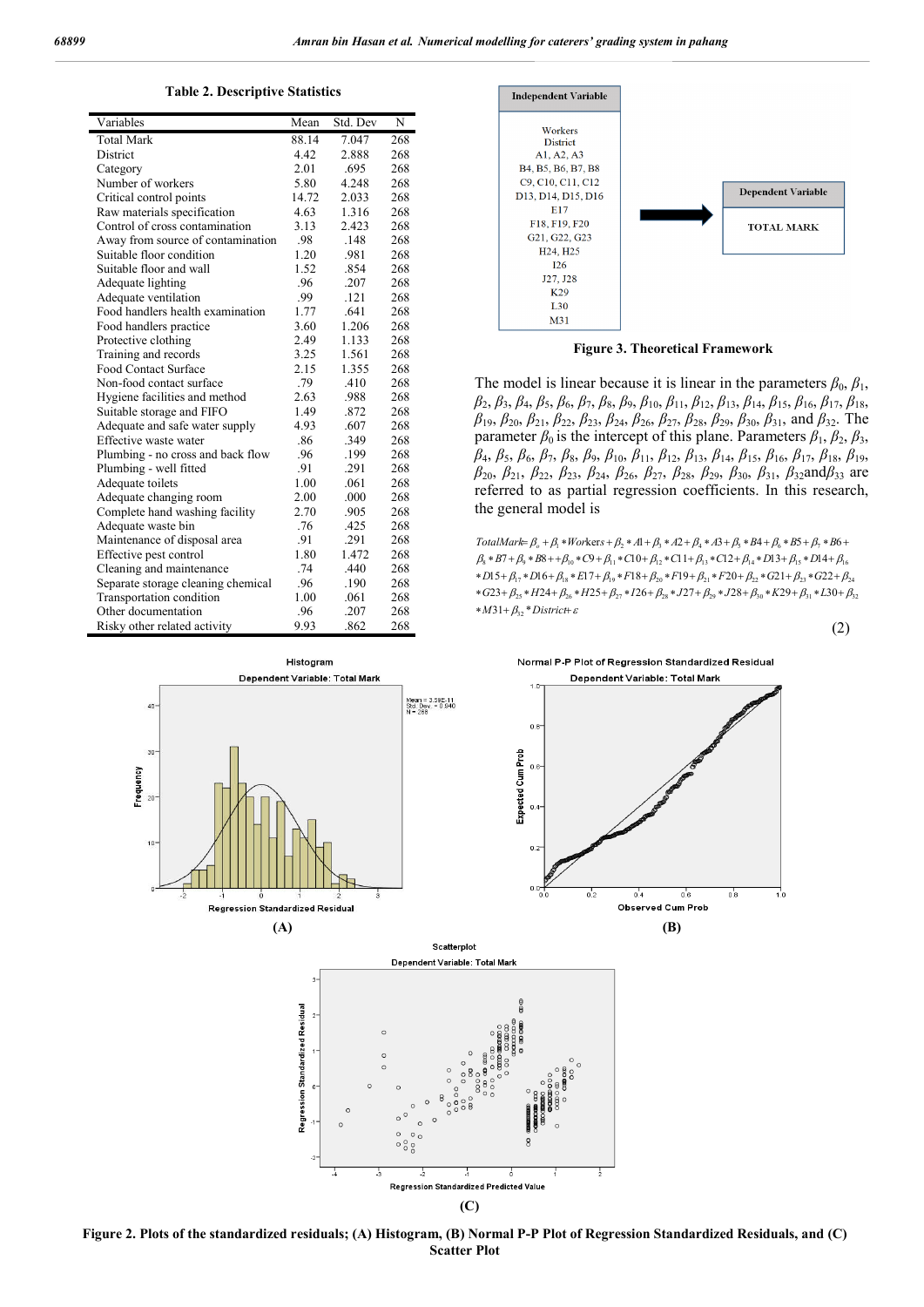| Model          | $\mathbb{R}$          | R Square | Adjusted R | Std. Error of |                                     | <b>Change Statistics</b> |              |     |               | Durbin-Watson |
|----------------|-----------------------|----------|------------|---------------|-------------------------------------|--------------------------|--------------|-----|---------------|---------------|
|                |                       |          | Square     | the Estimate  | R Square Change                     | F Change                 | df1          | df2 | Sig. F Change |               |
| 1              | .511 <sup>a</sup>     | .261     | .259       | 6.068         | .261                                | 94.132                   | $\mathbf{1}$ | 266 | .000          |               |
| $\mathfrak{2}$ | .608 <sup>b</sup>     | .369     | .365       | 5.617         | .108                                | 45.366                   | 1            | 265 | .000          |               |
| 3              | .680 <sup>c</sup>     | .463     | .457       | 5.193         | .094                                | 46.088                   | $\mathbf{1}$ | 264 | .000          |               |
| 4              | .742 <sup>d</sup>     | .550     | .544       | 4.761         | .087                                | 51.098                   | 1            | 263 | .000          |               |
| 5              | .786 <sup>e</sup>     | .618     | .611       | 4.395         | .068                                | 46.546                   | $\mathbf{1}$ | 262 | .000          |               |
| 6              | .814 <sup>f</sup>     | .663     | .655       | 4.140         | .044                                | 34.387                   | 1            | 261 | .000          |               |
| 7              | .848 <sup>g</sup>     | .719     | .711       | 3.789         | .056                                | 51.567                   | 1            | 260 | .000          |               |
| 8              | .871 <sup>h</sup>     | .758     | .750       | 3.520         | .039                                | 42.151                   | 1            | 259 | .000          |               |
| 9              | $.892^{i}$            | .796     | .789       | 3.240         | .038                                | 47.719                   | 1            | 258 | .000          |               |
| 10             | .908 <sup>j</sup>     | .824     | .817       | 3.017         | .028                                | 40.680                   | 1            | 257 | .000          |               |
| 11             | .924 <sup>k</sup>     | .854     | .848       | 2.747         | .031                                | 53.922                   | 1            | 256 | .000          |               |
| 12             | .938 <sup>1</sup>     | .880     | .874       | 2.502         | .025                                | 53.683                   | $\mathbf{1}$ | 255 | .000          |               |
| 13             | .949 <sup>m</sup>     | .901     | .896       | 2.273         | .021                                | 54.921                   | 1            | 254 | .000          |               |
| 14             | .960 <sup>n</sup>     | .922     | .917       | 2.027         | .021                                | 66.372                   | $\mathbf{1}$ | 253 | .000          |               |
| 15             | $.970^\circ$          | .941     | .937       | 1.765         | .019                                | 81.804                   | $\mathbf{1}$ | 252 | .000          |               |
| 16             | .979 <sup>p</sup>     | .959     | .957       | 1.465         | .019                                | 114.626                  | $\mathbf{1}$ | 251 | .000          |               |
| 17             | .984 <sup>q</sup>     | .968     | .966       | 1.305         | .008                                | 66.137                   | $\mathbf{1}$ | 250 | .000          |               |
| 18             | .988 <sup>r</sup>     | .976     | .974       | 1.136         | .008                                | 80.912                   | $\mathbf{1}$ | 249 | .000          |               |
| 19             | .991 <sup>s</sup>     | .982     | .980       | .987          | .006                                | 82.136<br>$\mathbf{1}$   |              | 248 | .000          |               |
| 20             | $.991$ <sup>t</sup>   | .982     | .980       | .988          | .000                                | 1.635                    | $\mathbf{1}$ | 248 | .202          |               |
| 21             | $.993^{\mathrm{u}}$   | .986     | .985       | .866          | 248<br>.000<br>.004<br>76.020<br>1  |                          |              |     |               |               |
| 22             | .995v                 | .989     | .988       | .766          | .003                                | 69.740                   | 1            | 247 | .000          |               |
| 23             | $.996^w$              | .992     | .991       | .662          | .003                                | 85.187                   | 1            | 246 | .000          |               |
| 24             | $.997^{x}$            | .995     | .995       | .521          | .003                                | 151.806                  | 1            | 245 | .000          |               |
| 25             | .998 <sup>y</sup>     | .997     | .996       | .435          | .002                                | 108.224                  | 1            | 244 | .000          |               |
| 26             | $.999^{z}$            | .997     | .997       | .380          | .001                                | 75.595                   | $\mathbf{1}$ | 243 | .000          |               |
| 27             | .999aa                | .998     | .998       | .310          | .001                                | 123.318                  | $\mathbf{1}$ | 242 | .000          |               |
| 28             | $1.000^{ab}$          | .999     | .999       | .224          | .001                                | 224.846                  | $\mathbf{1}$ | 241 | .000          |               |
| 29             | $1.000$ <sup>ac</sup> | 1.000    | .999       | .166          | .000<br>240<br>.000<br>196.952<br>1 |                          |              |     |               |               |
| 30             | 1.000 <sup>ad</sup>   | 1.000    | 1.000      | .097          | .000                                | 463.864                  | 1            | 239 | .000          |               |
| 31             | $1.000$ <sup>ae</sup> | 1.000    | 1.000      | .066          | .000                                | 271.540                  | 1            | 238 | .000          |               |
| 32             | $1.000$ <sup>af</sup> | 1.000    | 1.000      | .003          | .000                                | 101534.210               |              | 237 | .000          |               |
| 33             | 1.000 <sup>ag</sup>   | 1.000    | 1.000      | .003          | .000                                | 4.387                    |              | 236 | .037          | .573          |

### **Table 3. Model Summary**

**Table 4. ANOVA**

|                | Model      | Sum of Squares | df             | Mean Square | F       | Sig.              |
|----------------|------------|----------------|----------------|-------------|---------|-------------------|
| $\mathbf{1}$   | Regression | 3465.656       | 1              | 3465.656    | 94.132  | .000 <sup>b</sup> |
|                | Residual   | 9793.310       | 266            | 36.817      |         |                   |
|                | Total      | 13258.966      | 267            |             |         |                   |
| $\overline{2}$ | Regression | 4897.129       | $\overline{2}$ | 2448.564    | 77.599  | .000 <sup>c</sup> |
|                | Residual   | 8361.837       | 265            | 31.554      |         |                   |
|                | Total      | 13258.966      | 267            |             |         |                   |
| 3              | Regression | 6139.941       | 3              | 2046.647    | 75.897  | .000 <sup>d</sup> |
|                | Residual   | 7119.025       | 264            | 26.966      |         |                   |
|                | Total      | 13258.966      | 267            |             |         |                   |
| $\overline{4}$ | Regression | 7298.074       | $\overline{4}$ | 1824.518    | 80.499  | .000 <sup>e</sup> |
|                | Residual   | 5960.892       | 263            | 22.665      |         |                   |
|                | Total      | 13258.966      | 267            |             |         |                   |
| 5              | Regression | 8197.305       | 5              | 1639.461    | 84.861  | .000 <sup>f</sup> |
|                | Residual   | 5061.661       | 262            | 19.319      |         |                   |
|                | Total      | 13258.966      | 267            |             |         |                   |
| 6              | Regression | 8786.554       | 6              | 1464.426    | 85.461  | .000 <sup>g</sup> |
|                | Residual   | 4472.413       | 261            | 17.136      |         |                   |
|                | Total      | 13258.966      | 267            |             |         |                   |
| 7              | Regression | 9526.774       | $\tau$         | 1360.968    | 94.811  | .000 <sup>h</sup> |
|                | Residual   | 3732.192       | 260            | 14.355      |         |                   |
|                | Total      | 13258.966      | 267            |             |         |                   |
| 8              | Regression | 10049.157      | 8              | 1256.145    | 101.359 | .000 <sup>i</sup> |
|                | Residual   | 3209.809       | 259            | 12.393      |         |                   |
|                | Total      | 13258.966      | 267            |             |         |                   |
| 9              | Regression | 10550.166      | 9              | 1172.241    | 111.650 | .000 <sup>j</sup> |
|                | Residual   | 2708.801       | 258            | 10.499      |         |                   |
|                | Total      | 13258.966      | 267            |             |         |                   |
| 10             | Regression | 10920.342      | 10             | 1092.034    | 120.008 | .000 <sup>k</sup> |
|                | Residual   | 2338.624       | 257            | 9.100       |         |                   |
|                | Total      | 13258.966      | 267            |             |         |                   |
| 11             | Regression | 11327.228      | 11             | 1029.748    | 136.465 | .000 <sup>1</sup> |
|                | Residual   | 1931.738       | 256            | 7.546       |         |                   |
|                | Total      | 13258.966      | 267            |             |         |                   |
| 12             | Regression | 11663.174      | 12             | 971.931     | 155.310 | .000 <sup>m</sup> |
|                | Residual   | 1595.792       | 255            | 6.258       |         |                   |
|                | Total      | 13258.966      | 267            |             |         |                   |

*………………… Continue*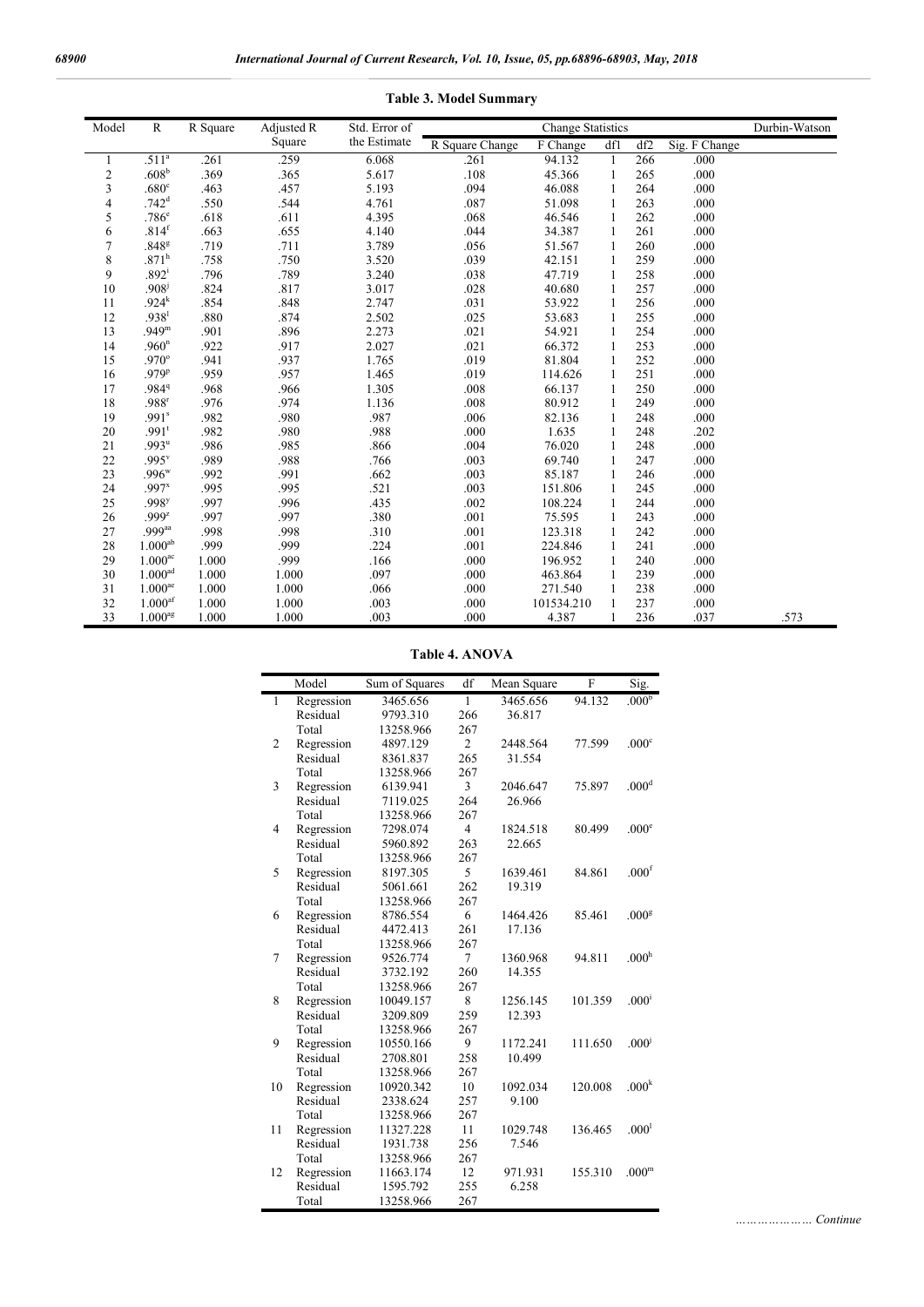| 13 | Regression | 11946.879 | 13  | 918.991 | 177.903      | .000 <sup>n</sup>    |
|----|------------|-----------|-----|---------|--------------|----------------------|
|    | Residual   | 1312.087  | 254 | 5.166   |              |                      |
|    | Total      | 13258.966 | 267 |         |              |                      |
| 14 | Regression | 12219.557 | 14  | 872.826 | 212.452      | $.000^{\circ}$       |
|    | Residual   | 1039.409  | 253 | 4.108   |              |                      |
|    | Total      | 13258.966 | 267 |         |              |                      |
| 15 | Regression | 12474.282 | 15  | 831.619 | 267.073      | .000 <sup>p</sup>    |
|    | Residual   | 784.684   | 252 | 3.114   |              |                      |
|    | Total      | 13258.966 | 267 |         |              |                      |
| 16 | Regression | 12720.285 | 16  | 795.018 | 370.441      | .000 <sup>q</sup>    |
|    | Residual   | 538.682   | 251 | 2.146   |              |                      |
|    | Total      | 13258.966 | 267 |         |              |                      |
| 17 | Regression | 12832.979 | 17  | 754.881 | 443.019      | .000 <sup>r</sup>    |
|    | Residual   | 425.987   | 250 | 1.704   |              |                      |
|    | Total      | 13258.966 | 267 |         |              |                      |
| 18 | Regression | 12937.454 | 18  | 718.747 | 556.644      | .000 <sup>s</sup>    |
|    | Residual   | 321.513   | 249 | 1.291   |              |                      |
|    | Total      | 13258.966 | 267 |         |              |                      |
| 19 | Regression | 13017.444 | 19  | 685.129 | 703.505      | .000 <sup>t</sup>    |
|    | Residual   | 241.522   | 248 | .974    |              |                      |
|    | Total      | 13258.966 | 267 |         |              |                      |
| 20 | Regression | 13015.852 | 18  | 723.103 | 740.610      | .000 <sup>u</sup>    |
|    | Residual   | 243.114   | 249 | .976    |              |                      |
|    | Total      | 13258.966 | 267 |         |              |                      |
| 21 | Regression | 13072.890 | 19  | 688.047 | 917.021      | .000 <sup>v</sup>    |
|    | Residual   | 186.076   | 248 | .750    |              |                      |
|    | Total      | 13258.966 | 267 |         |              |                      |
| 22 | Regression | 13113.860 | 20  | 655.693 | 1116.125     | $.000^{w}$           |
|    | Residual   | 145.106   | 247 | .587    |              |                      |
|    | Total      | 13258.966 | 267 |         |              |                      |
| 23 | Regression | 13151.184 | 21  | 626.247 | 1429.336     | .000 <sup>x</sup>    |
|    | Residual   | 107.782   | 246 | .438    |              |                      |
|    | Total      | 13258.966 | 267 |         |              |                      |
| 24 | Regression | 13192.418 | 22  | 599.655 | 2207.667     | .000 <sup>y</sup>    |
|    | Residual   | 66.548    | 245 | .272    |              |                      |
|    | Total      | 13258.966 | 267 |         |              |                      |
| 25 | Regression | 13212.866 | 23  | 574.472 | 3040.564     | .000 <sup>z</sup>    |
|    | Residual   | 46.100    | 244 | .189    |              |                      |
|    | Total      | 13258.966 | 267 |         |              |                      |
| 26 | Regression | 13223.804 | 24  | 550.992 | 3807.843     | .000 <sup>aa</sup>   |
|    | Residual   | 35.162    | 243 | .145    |              |                      |
|    | Total      | 13258.966 | 267 |         |              |                      |
| 27 | Regression | 13235.674 | 25  | 529.427 | 5500.530     | .000 <sup>ab</sup>   |
|    | Residual   | 23.293    | 242 | .096    |              |                      |
|    | Total      | 13258.966 | 267 |         |              |                      |
| 28 | Regression | 13246.916 | 26  | 509.497 | 10189.839    | .000 <sup>ac</sup>   |
|    | Residual   | 12.050    | 241 | .050    |              |                      |
|    | Total      | 13258.966 | 267 |         |              |                      |
| 29 | Regression | 13252.348 | 27  | 490.828 | 17798.032    | $.000^{\rm ad}$      |
|    | Residual   | 6.619     | 240 | .028    |              |                      |
|    | Total      | 13258.966 | 267 |         |              |                      |
| 30 | Regression | 13256.716 | 28  | 473.454 | 50278.332    | .000 <sup>ae</sup>   |
|    | Residual   | 2.251     | 239 | .009    |              |                      |
|    | Total      | 13258.966 | 267 |         |              |                      |
| 31 | Regression | 13257.915 | 29  | 457.169 | 103504.735   | $.000^{\mathrm{af}}$ |
|    | Residual   | 1.051     | 238 | .004    |              |                      |
|    | Total      | 13258.966 | 267 |         |              |                      |
| 32 | Regression | 13258.964 | 30  | 441.965 | 42787734.823 | .000 <sup>ag</sup>   |
|    | Residual   | .002      | 237 | .000    |              |                      |
|    | Total      | 13258.966 | 267 |         |              |                      |
| 33 | Regression | 13258.964 | 31  | 427.709 | 41999312.362 | $.000^{\rm ah}$      |
|    | Residual   | .002      | 236 | .000    |              |                      |
|    | Total      | 13258.966 | 267 |         |              |                      |

The final model will include only the significant predictors to explain Total Mark.

# **RESULTS AND DISCUSSION**

Table 2 shows the descriptive statistics of the variables in this research. Based on Table 3, it is clear that there are 33 significant models possible to explain the Total Mark, which determines the grade of the premise. This can be proven by the ANOVA, Table 4 which clearly proof that all the 33 models are significant where p<0.05. However, using stepwise method, the best model was the 33<sup>rd</sup> model.

The coefficients are as shown in Table 5. Table 6 shows the residual statistics for model 33. The  $33<sup>rd</sup>$  model is reliable since the standardized residuals are normally distributed as proven by Figure 2 (A), Figure 3(B) and Figure 3(C). The best model to determine Total Mark is

 $0.020$ *B* $8+0.010$ *G* $21+0.010$ *K* $29+ε$ 0.069\*H24+0.048\*F20+0.032\*F19+0.034\*B7+0.034\*L30+0.031\*J28+0.024\*B4+ 0.14%G23+0.14%Dl6+0.099%El7+0.04%H25+0.05%Fl8+0.07%J27+0.06%Dl4+ +0.160 *B*5+0.197 \* Cl 0+0.215 *A*2+0.16 \* Dl 5+0.139 *B*6+0.185 <sup>c</sup>Cl 1+0.14 \* M3 1+ *TotalMark* $0.105$ *Worker* +0.395  $\overline{AB}$  +0.333  $\overline{A}$  +0.24  $\overline{B}$   $126$  +0.25  $\overline{5}$   $\overline{C}$  2+0.22  $\overline{B}$   $\overline{D}$  3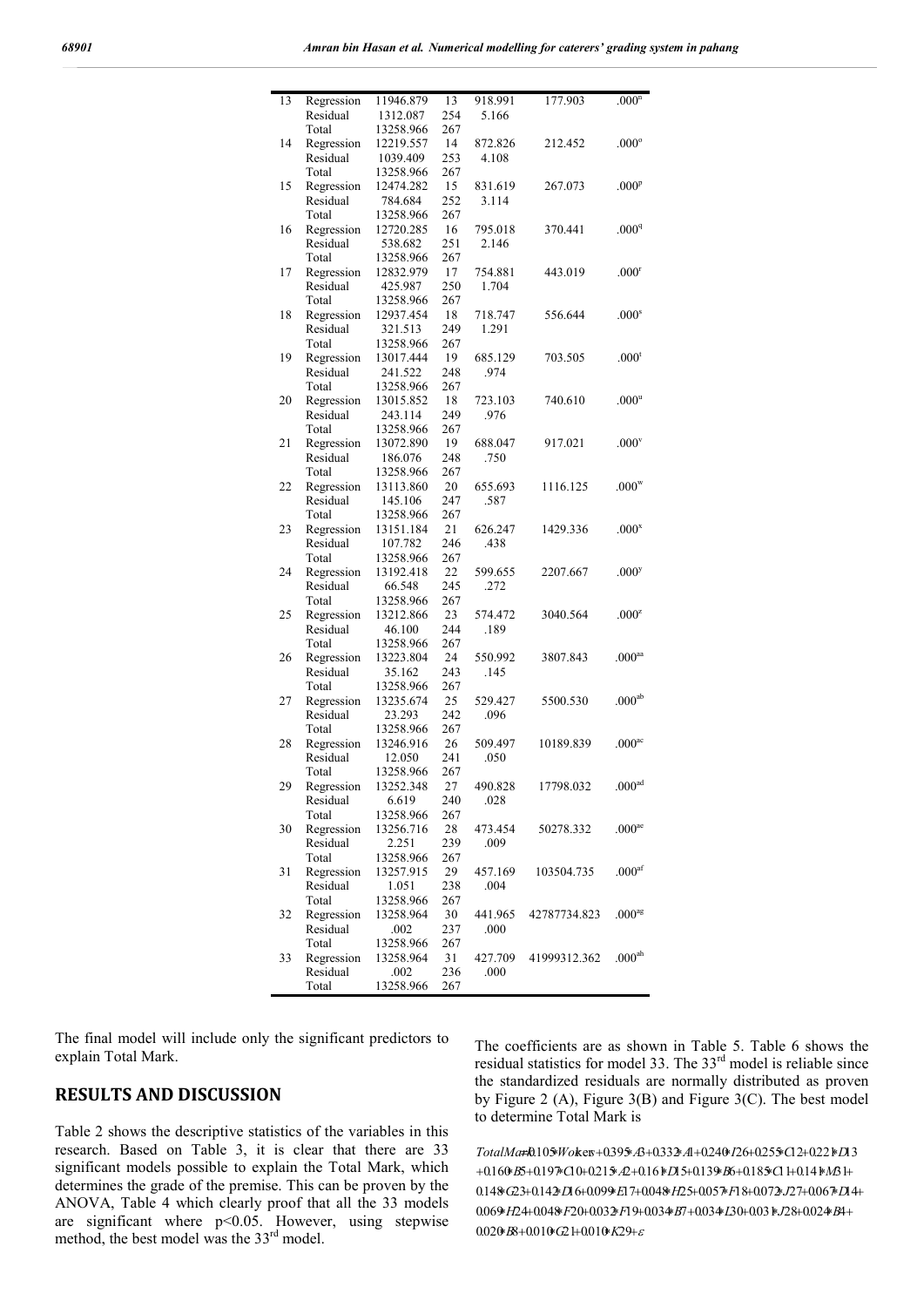**Table 5. Coefficients (Model 33)**

#### Variables Notations Unstandardized Coefficients Standardized Coefficients t Sig. Std. Error Beta<br>006 (Constant) .006 360.547 .000 Workers Food handlers health examination .000 .105 2948.837 .000 .105 2948.837 .000 .105 2948.837 .000 .105 .13224.032 .000 A3 Control of cross contamination .000 .395 13224.032 .000 A1 Critical control points .000 .332 11384.415 .000 I26 Effective pest control .000 .240 7777.359 .000 C12 Training and records .000 .255 7613.080 .000 D13 Food Contact Surface .000 .221 7422.501 .000 B5 Suitable floor condition .000 .000 .160 .160 5182.167 .000 .000 .160 .000 .160 .000 .197 .000 .000 .000 .197 .000 Food handlers practice  $.000$  .197 6560.793 .000<br>
Raw materials specification  $.000$  ... 215 7211 111 .000 A2 Raw materials specification .000 .215 7211.111 .000 D15 Hygiene facilities and method .000 .000 .161 5427.652 .000 .000 .161 5427.652 .000 .000 .161 5406.688 .000 B6 Suitable floor and wall  $.000$  .139  $.139$  4406.688 .000 C11 Protective clothing  $.000$  .185 5474.248 .000 Protective clothing ... 000 ... 185 5474.248 ... 000 ... 185 5474.248 ... 000 ... 185 5474.248 ... 000 ... 141 M31 Risky other related activity .000 .141 G23 Complete hand washing facility .000 .148 .148 4993.308 .000 D16 Suitable storage and FIFO .000 .142 4797.870 .000 E17 Adequate and safe water supply .000 H25 Maintenance of disposal area .001 .048 1464.288 .000 .01 .048 15 H25 Maintenance of disposal area .001 .057 1824.445 .000 F18 Effective waste water .001 .057 1824.445 .000 Cleaning and maintenance D14 Non-food contact surface .001 .067 .067 .2230.972 .000 H24 Adequate waste bin .001 .069 2072.787 .000 F20 Plumbing - well fitted .001 .048 1514.444 .000 Plumbing - no cross and back flow B7 Adequate lighting .001 .034 1100.905 .000 .034 1100.905 .000 .034 1100.905 .000 .034 1100.905 .000 Other documentation J28 Separate storage cleaning chemical .001 .031 .031 1054.182 .000 .031 1054.182 .000 .031 .031 .000 B4 Away from source of contamination .001 .024 773.795 .000 B8 Adequate ventilation ... 002 ... 020 ... 020 ... 668.906 ... 000<br>
G21 Adequate toilets ... 004 ... 010 ... 028.263 ... 000 Adequate toilets ... 004 ... 010 ... 010 ... 028.263 ... 000 ... 010 ... 010 ... 328.263 ... 000 ... 010 ... 318.069 ... 000 ... 010 ... 010 ... 010 ... 010 ... 010 ... 010 ... 010 ... 010 ... 010 ... 010 ... 010 ... 010 . K29 Transportation condition

#### **Table 6. Residual Statistics**

|                                   | Min      | Max     | Mean   | Std. Dev. | N   |  |
|-----------------------------------|----------|---------|--------|-----------|-----|--|
| <b>Predicted Value</b>            | 60.92    | 98.85   | 88.14  | 7.047     | 268 |  |
| Std. Predicted Value              | $-3.862$ | 1.519   | .000   | 1.000     | 268 |  |
| Standard Error of Predicted Value | .000     | .003    | .001   | .000      | 268 |  |
| <b>Adjusted Predicted Value</b>   | 60.93    | 98.85   | 88.20  | 6.925     | 266 |  |
| Residual                          | $-0.06$  | .008    | .000   | .003      | 268 |  |
| Std. Residual                     | $-1.831$ | 2.397   | .000   | .940      | 268 |  |
| Stud. Residual                    | $-2.034$ | 2.494   | .001   | 1.006     | 266 |  |
| Deleted Residual                  | $-.007$  | .008    | .000   | .003      | 266 |  |
| Stud. Deleted Residual            | $-2.048$ | 2.522   | .002   | 1.009     | 266 |  |
| Mahal. Distance                   | 4.659    | 266.004 | 30.884 | 30.332    | 268 |  |
| Cook's Distance                   | .000     | .044    | .005   | .007      | 266 |  |
| Centred Leverage Value            | .017     | .996    | .116   | .114      | 268 |  |
| a. Dependent Variable: Total Mark |          |         |        |           |     |  |

#### **Conclusion**

The objectives are well-achieved. The significant factors to determine the grade of a premise are:

- Food handlers' health examination
- Control of cross contamination
- Critical control points
- Effective pest control
- Training and records
- Food Contact Surface
- Suitable floor condition
- Food handlers practice
- Raw materials specification
- Hygiene facilities and method
- Suitable floor and wall
- Protective clothing
- Risky other related activity
- Complete hand washing facility
- Suitable storage and FIFO
- Adequate and safe water supply
- Maintenance of disposal area
- Effective waste water
- Cleaning and maintenance
- Non-food contact surface
- Adequate waste bin
- Plumbing well fitted
- Plumbing no cross and back flow
- Adequate lighting
- Other documentation
- Separate storage cleaning chemical
- Away from source of contamination
- Adequate ventilation
- Transportation condition

The food handler's knowledge is very important in maintaining of the hygiene and safety of the food in the catering premises. Knowledge and behaviour are better among who had middle or higher school education combining with working experience in